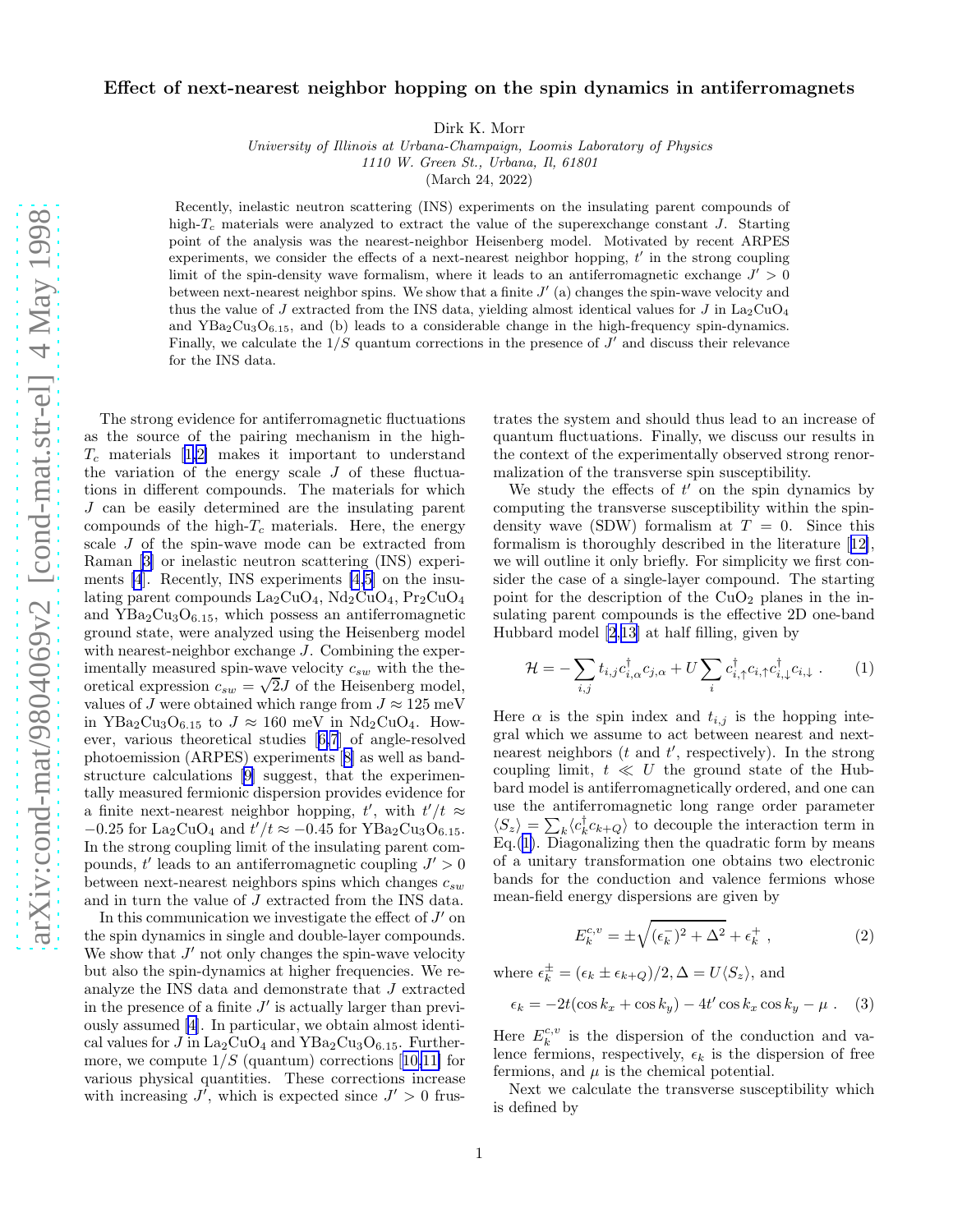$$
\chi^{+-}(\mathbf{q}, \mathbf{q}', t) = i \langle TS_{\mathbf{q}}^{+}(t)S_{-\mathbf{q}'}^{-}(0) \rangle , \qquad (4)
$$

<span id="page-1-0"></span>where the spin operators are given by

$$
\mathbf{S}_{\mathbf{q}} = \frac{1}{2} \sum_{k} c_{\mathbf{k} + \mathbf{q}, \alpha}^{\dagger} \sigma_{\alpha, \beta} c_{\mathbf{k}, \beta} , \qquad (5)
$$

and  $\sigma$  are the Pauli matrices. Within the RPA approximation  $\chi^{+-}$  is given by an infinite series of fermionic bubble diagrams [\[12\]](#page-3-0), with fermions obeying the dispersion given in  $Eq.(2)$  $Eq.(2)$ . Since the susceptibilities with zero momentum transfer (i.e.  $\mathbf{q}' = \mathbf{q}$ ) and with momentum transfer  $\mathbf{Q} = (\pi, \pi)$  (i.e.  $\mathbf{q}' = \mathbf{q} + \mathbf{Q}$ ) are finite, the evaluation of  $\chi^{+-}$  reduces to a  $(2 \times 2)$  algebraic equation. One obtains after some tedious algebra (for  $S=1/2$ )

$$
\chi^{+-}(\mathbf{q}, \mathbf{q}, \omega) = \frac{-2J\left[1 - \nu_{\mathbf{q}} - \frac{J'}{J}\left(1 - \cos(q_x)\cos(q_y)\right)\right]}{\omega^2 - \omega^2(\mathbf{q}) + i\delta},
$$
  

$$
\chi^{+-}(\mathbf{q}, \mathbf{q} + \mathbf{Q}, \omega) = -\frac{\omega}{\omega^2 - \omega^2(\mathbf{q}) + i\delta},
$$
(6)

where  $J = 4t^2/U$ ,  $J' = 4(t')^2/U$  are the superexchange constants and  $\nu_{q} = (cos(q_x) + cos(q_y))/2$ . The magnon dispersion  $\omega(\mathbf{q})$  is given by

$$
\omega(\mathbf{q}) = 2J\sqrt{\left[1 - \frac{J'}{J}(1 - \cos(q_x)\cos(q_y))\right]^2 - \nu_\mathbf{q}^2} \,. \tag{7}
$$

A comparison of Eq.(7) with the mean-field magnon dispersion of the Heisenberg model with next-nearest neighbor exchange  $J'$  shows, as expected, that in the strong coupling limit  $t'$  leads to an antiferromagnetic coupling  $J' > 0.$ 

From Eq.(6) we see that the terms  $\sim J'$  vanish in the limit  $q = 0$ , which means that the static, uniform susceptibility  $\chi_{\perp} = 1/8J$  is not affected by J'. In contrast,  $J'$  changes the spin-wave velocity  $c_{sw}$ , which is given by

$$
c_{sw} = \sqrt{2}J\sqrt{1 - 2\frac{J'}{J}}.
$$
\n(8)

Using the hydrodynamical relation  $\rho_s = c_{sw}^2 \chi_{\perp}$  we obtain for the spin stiffness  $\rho_s = J(1 - 2J'/J)/4$  which was previously reported in Ref. [\[7](#page-3-0)].

We now discuss our results in the light of the available INS data. In Fig. 1 we present a fit of the magnon dispersion Eq.(7) for  $t' = -0.3t$  (solid line) to the experimental data on  $\text{La}_2\text{CuO}_4$  from Ref. [\[14](#page-3-0)]. This fit yields  $J = 166(\pm 6)$  meV, a value approximately 6% larger than in Ref. [\[4](#page-3-0)], and  $J' = 15 \pm 1$  meV. For comparison, we also present a fit of the magnon dispersion with  $t' = 0$ (dashed line). Note, that only the functional form of the high-frequency part of the dispersion is changed by  $J'$ . Here,  $J'$  removes the degeneracy along the boundary of the magnetic Brillouin zone (MBZ)  $((0, \pi)$  to  $(\pi, 0)$  direction), and gives rise to a local maximum along the  $(0, \pi)$ to  $(\pi, \pi)$  direction (indicated by an arrow). It is, however, questionable whether INS experiments are sensitive



FIG. 1. Fit to the experimental magnon dispersion for  $t' = -0.3t$  (solid line) and  $t' = -0.0$  (dashed line). The experimental data are taken from Ref. [\[14](#page-3-0)].

enough to detect this difference since the effect is only of the order of 10%, and thus might very well lie within the experimental errorbars.

Next, we analyze the local, or q-integrated imaginary part of the susceptibility, which is defined by

$$
\chi''(\omega) = \frac{1}{4\pi^2} \int d^2q \ Im\left\{\chi^{+-}(\mathbf{q}, \mathbf{q}, \omega)\right\} \,. \tag{9}
$$

In the low-frequency limit, we obtain

$$
\chi''(\omega) = \frac{1}{\sqrt{2}c_{sw}\sqrt{1 - 2J'/J}} \left[1 + O\!\left(\omega^2\right)\right] \tag{10}
$$

Note that on the mean-field level,  $J'$  increases the overall scale of  $\chi''(\omega)$  (this is opposite to the effect of quantum corrections, as we will discuss later). In Fig. [2](#page-2-0) we present a fit of  $\chi''(\omega)$  with  $t' = -0.3$  to the experimental data from Ref. [\[4](#page-3-0)]. For this comparison we multiplied Eqs.(6) and (10) with  $Z_d g^2 \mu_B^2$ , where g is the Landé-factor,  $\mu_B$  is the Bohr magneton and  $Z_d$  represents the overall renormalization due to quantum fluctuations[[10,11\]](#page-3-0). The inset shows the systematic evolution of  $\chi''(\omega)$  with increasing  $t'/t$ . For  $t' = 0$ ,  $\chi''(\omega)$  is logarithmically divergent at the maximum magnon energy  $\omega_{max}$  due to the degeneracy of the dispersion along the boundary of the MBZ. A finite  $t'$  removes this degeneracy (see Fig. 1) and transforms the divergence into a maximum which shifts to lower energies with increasing  $t'/t$ . We can identify three characteristic features of  $\chi''(\omega)$ , which in addition to  $c_{sw}$ , provide enough information to extract  $J'$  from the experimental data. These features are the position of the maximum, the cut-off energy, and the position of the jump, denoted by an arrow in Fig. [2.](#page-2-0) The cut-off energy is obviously given by the maximum magnon energy  $\omega_{max} = 2J - 2J'$ , but for small J' yields the same information as  $c_{sw}$ . To determine the position of the jump and the peak we observe that at higher frequencies  $\chi''(\omega)$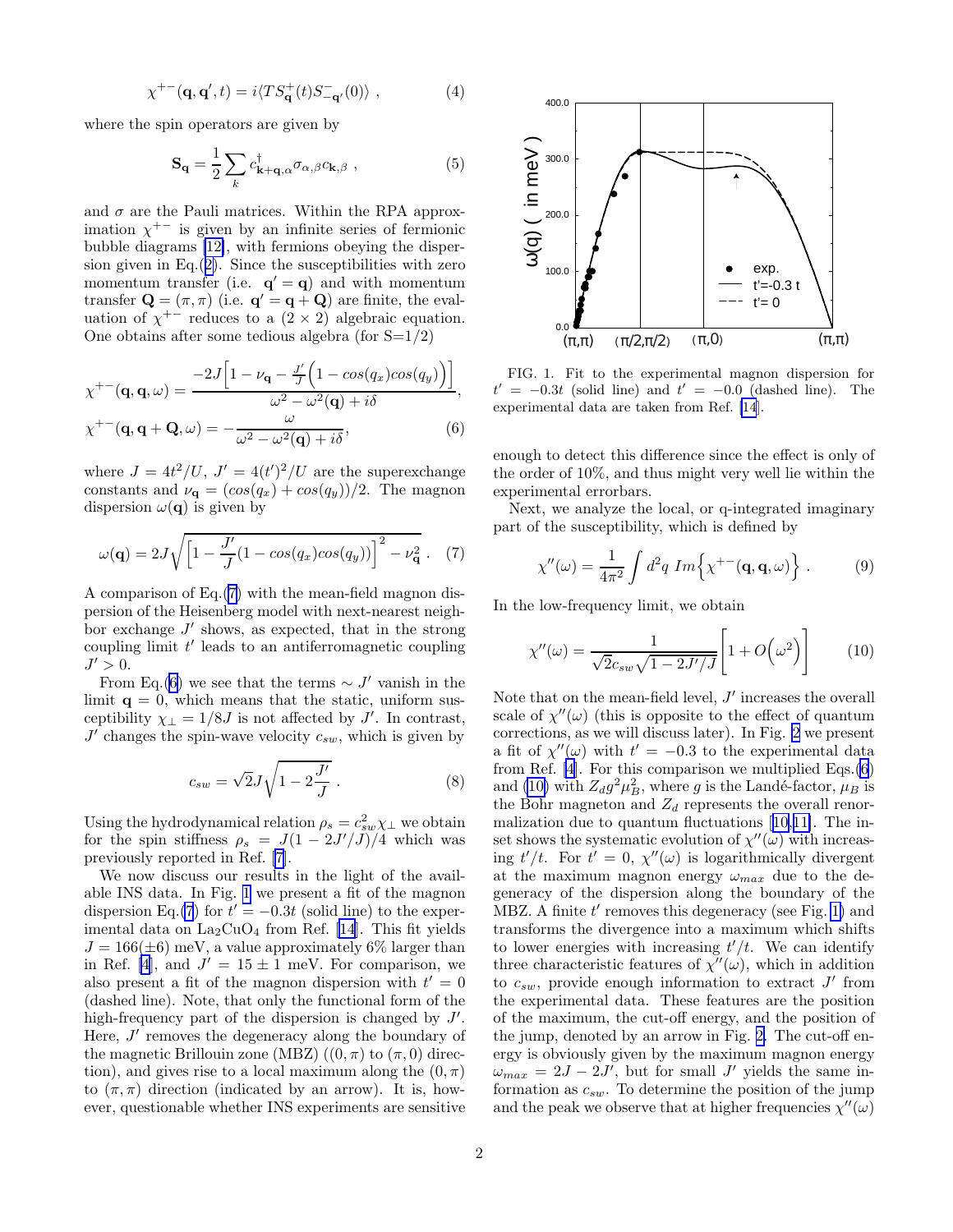<span id="page-2-0"></span>

FIG. 2. Fit of the local susceptibility with  $t' = -0.3t$  to the experimental data from Ref.[[4](#page-3-0)]. The inset shows the systematic evolution of  $\chi''(\omega)$  with increasing  $t'/t$ 

reflects the density of states (DOS). It is then easy to check that the jump in  $\chi''(\omega)$  arises from the excitation of magnons at  $\mathbf{q} = (0, \pi)$  with energy  $\omega_{\mathbf{q}} = 2J - 4J'$ . Similarly, the peak in  $\chi''(\omega)$  is determined by the flat maximum of the dispersion along the  $(0, \pi)$  to  $(\pi, \pi)$  direction with energy

$$
\omega_{peak} = 2J\sqrt{\frac{J - 2J'}{J + 2J'}} \ . \tag{11}
$$

However, a fit of  $\chi''(\omega)$  to the experimental data (Fig. 2) shows that the accessible energies are still about 75meV below any of these pronounced features, which makes it difficult to extract a precise value for  $J'$ .

We now turn to the analysis of the two-layer systems. The only change in our starting point  $Eq.(1)$  $Eq.(1)$  is the introduction of a hopping term  $t_{\perp}$  between the planes. Diagonalizing the Hamiltonian as before, one obtains two valence and two conduction bands, whose dispersion is given by Eq.[\(2](#page-0-0)) with  $\epsilon_{\mathbf{k}}^-$  replaced by  $\epsilon_{\mathbf{k}}^- \pm t_\perp$ . The subsequent calculation of the transverse susceptibilities is performed along the same lines as before, and has been reportedearlier for  $t' = 0$  [[15\]](#page-3-0). Due to the coupling of the planes, one obtains a finite out-of-plane susceptibility with the two spins in Eq.[\(4](#page-1-0)) on different layers. The final result for the in-plane and out-of-plane susceptibilities in RPA approximation is given by

$$
\chi_{1,\alpha}^{+-}(\mathbf{q}, \mathbf{q}, \omega) = -\frac{J\left[1 - \nu_{\mathbf{q}} - \frac{J'}{J}(1 - \cos(q_x)\cos(q_y))\right]}{\omega^2 - \omega_{opt}^2(\mathbf{q}) + i\delta}
$$

$$
+ \frac{J\left[1 - \nu_{\mathbf{q}} + \frac{J_1}{2J} - \frac{J'}{J}(1 - \cos(q_x)\cos(q_y))\right]}{\omega^2 - \omega_{ac}^2(\mathbf{q}) + i\delta},
$$

$$
\chi_{1,\alpha}^{+-}(\mathbf{q}, \mathbf{q} + \mathbf{Q}, \omega) = -\frac{\omega}{2} \left[\frac{1}{\omega^2 - \omega_{opt}^2(\mathbf{q}) + i\delta}\right]
$$

$$
\pm \frac{1}{\omega^2 - \omega_{ac}^2(\mathbf{q}) + i\delta} \Bigg] , \qquad (12)
$$

where  $\alpha = 1, 2$  (upper and lower sign), denotes the inplane and out-of-plane susceptibilities, respectively. Note that  $\chi(\mathbf{q}, \mathbf{q} + \mathbf{Q}, \omega)$  changes sign under the exchange of layers. The optical and acoustic magnon modes are doubly degenerate with dispersion

$$
\omega_{ac,opt}(\mathbf{q}) = 2J \left\{ \left[ 1 \mp \nu_{\mathbf{q}} + \frac{J_{\perp}}{2J} - \frac{J'}{J} (1 - \cos(q_x)\cos(q_y)) \right] \times \left[ 1 \pm \nu_{\mathbf{q}} - \frac{J'}{J} (1 - \cos(q_x)\cos(q_y)) \right] \right\}^{1/2}
$$
\n(13)

where the upper (lower) sign corresponds to the acoustic (optical) mode. The gap  $\Delta = 2\sqrt{J J_{\perp}}$  of the optical (or even) mode at  $Q = (\pi, \pi)$  is not changed by J', however, the spin-wave velocity of the acoustic (or odd) mode is changed and now given by

$$
c_{sw} = \sqrt{2}J\sqrt{1 - 2\frac{J'}{J}}\sqrt{1 + \frac{J_{\perp}}{4J}}.
$$
 (14)

It is important to note that since both  $\Delta$  and  $c_{sw}$  are experimentally measured,  $J'$  does not only lead to a renormalization of J, but also of  $J_{\perp}$ . Using Eq.(14) one obtains (in the limit of small  $J_{\perp}$ )

$$
J_{\perp} = \frac{\sqrt{2}}{c_{sw}} \sqrt{1 - 2\frac{J'}{J}} \left(\frac{\Delta}{2}\right)^2 \tag{15}
$$

Using  $t' = -0.45t$ , we obtain from a fit of Eq.(13) to the experimental data [\[4\]](#page-3-0),  $J = 163$  meV,  $J' = 33$  meV, and  $J_{\perp} = 8.4$  meV. The value for J is about 30% larger, and the value for  $J_{\perp}$  about 25% smaller than the ones reported in Ref. [\[4](#page-3-0)]. It is interesting that the different values for  $t'$  in  $\text{La}_2\text{CuO}_4$  and  $\text{YBa}_2\text{Cu}_3\text{O}_{6.15}$  lead to almost identical values for the nearest-neighbor exchange constants, in contrast to the results in Ref. [\[4](#page-3-0)].

In Fig. [3](#page-3-0) we present a fit of the local susceptibility in the even and odd channel,  $\chi''_{even,odd}(\omega) = \chi''_{11} \pm \chi''_{12}$ , to the experimental data. The fit in both channels is quite good, though the scattering of the data is rather large. A finite  $t'$  again transforms the divergence of  $\chi''(\omega)$  at  $\omega_{max}$ into a maximum. Note, that the two maxima in  $\chi''_{even,odd}$ do not occur at the same frequency, but are shifted by a finite amount  $\Delta \omega = 2J_{\perp}(J'/J)/\sqrt{1-(2J'/J)^2} \approx 3$ meV. As before in the case of a single-layer, one can use the position of the jump and the maximum together with the value for  $c_{sw}$  to extract J'. However, as a comparison of  $\chi''$  for  $J' = 0$  (dashed line) shows, the experimental data have to be extended to higher frequencies before one can  $extract J'.$ 

Furthermore, using the data in Figs. 2 and [3](#page-3-0) we compared the local in-plane susceptibility  $\chi''_{11}(\omega)$  in  $YBa<sub>2</sub>Cu<sub>3</sub>O<sub>6.15</sub>$  and La<sub>2</sub>CuO<sub>4</sub>. We obtain that for  $\omega <$  $\Delta = 72$  meV,  $\chi''_{11}(\omega)$  in YBa<sub>2</sub>Cu<sub>3</sub>O<sub>6.15</sub> is only half as